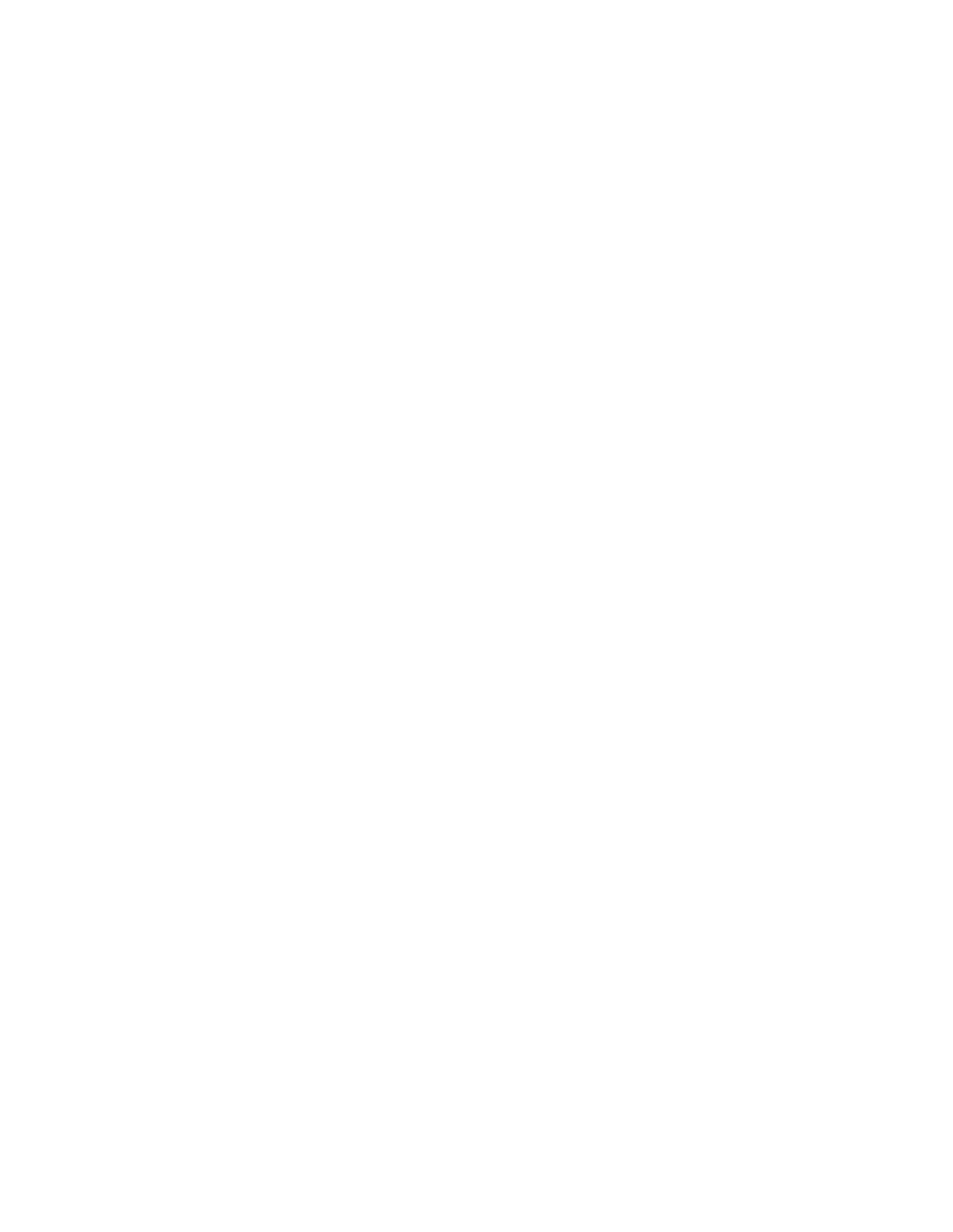Name: \_\_\_\_\_\_\_\_\_\_\_\_\_\_\_\_\_\_\_\_\_\_\_\_\_\_\_\_\_\_\_\_\_\_\_\_\_\_\_\_\_\_\_\_\_\_\_

#### **Analyzing a Scatter Plot - The Wave**

How did you organize the experiment?

What happened when you had to "redo" a time with the same number of people?

Did all the points fall directly on a line? Why or why not?

Did you always have everyone in the same order? Would it have mattered if you changed the order?

What effect could one person have on the time?

What could change from one session to the next?

Sometimes I heard the groups saying, "Aw, that's not right. It's messed up." How did you know?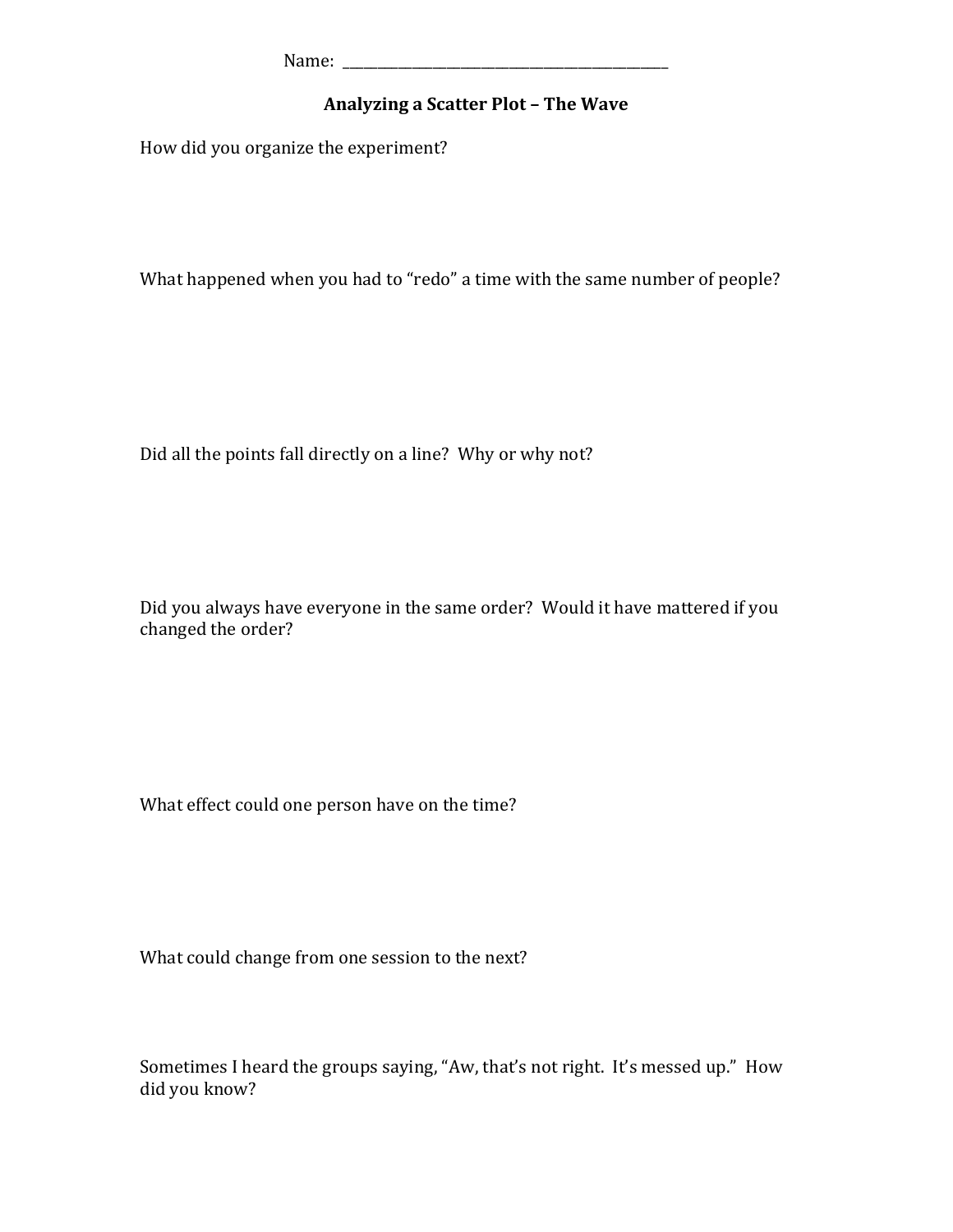What was the independent variable? The dependent variable?

Create a scatterplot of the data you collected with the graphing calculator.

Does it show a positive, negative, or no correlation?

- What did you see in the table to show you that?
- What did you see in the graph?

Use the calculator to find the line of best fit. Write it here: \_\_\_\_\_\_\_\_\_\_\_\_\_\_\_\_

What is the y-intercept according to the equation? What does that mean for our experiment?

What is the slope? What does that mean for our experiment?

Does every point on the line of best fit make sense? Why or why not?

Our entire class has \_\_\_\_\_\_\_ students. Use your equation to determine how long it would take to have the entire class do the wave. Should you round the answer? Why or why not?If you did, why did you round up or why did you round down?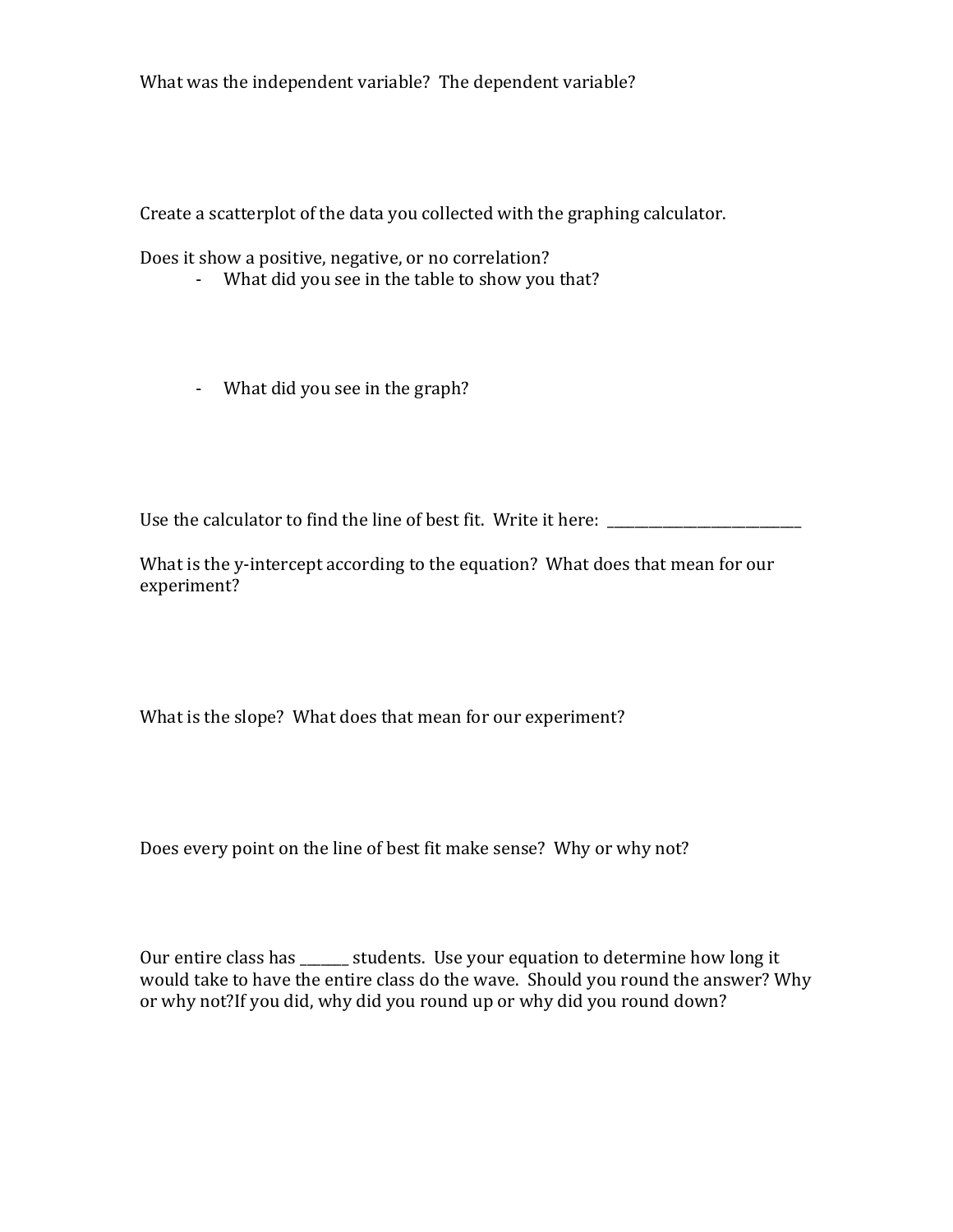How many students would we need to have in order to have a wave that lasted 15 seconds? (Use the equation.) Should you round the answer? Why or why not?If you did, why did you round up or why did you round down?

Write down the equations from the other 2 groups.

Did all of the groups get the same numbers? Why?

Compare your slopes. What does that mean happened in the experiments?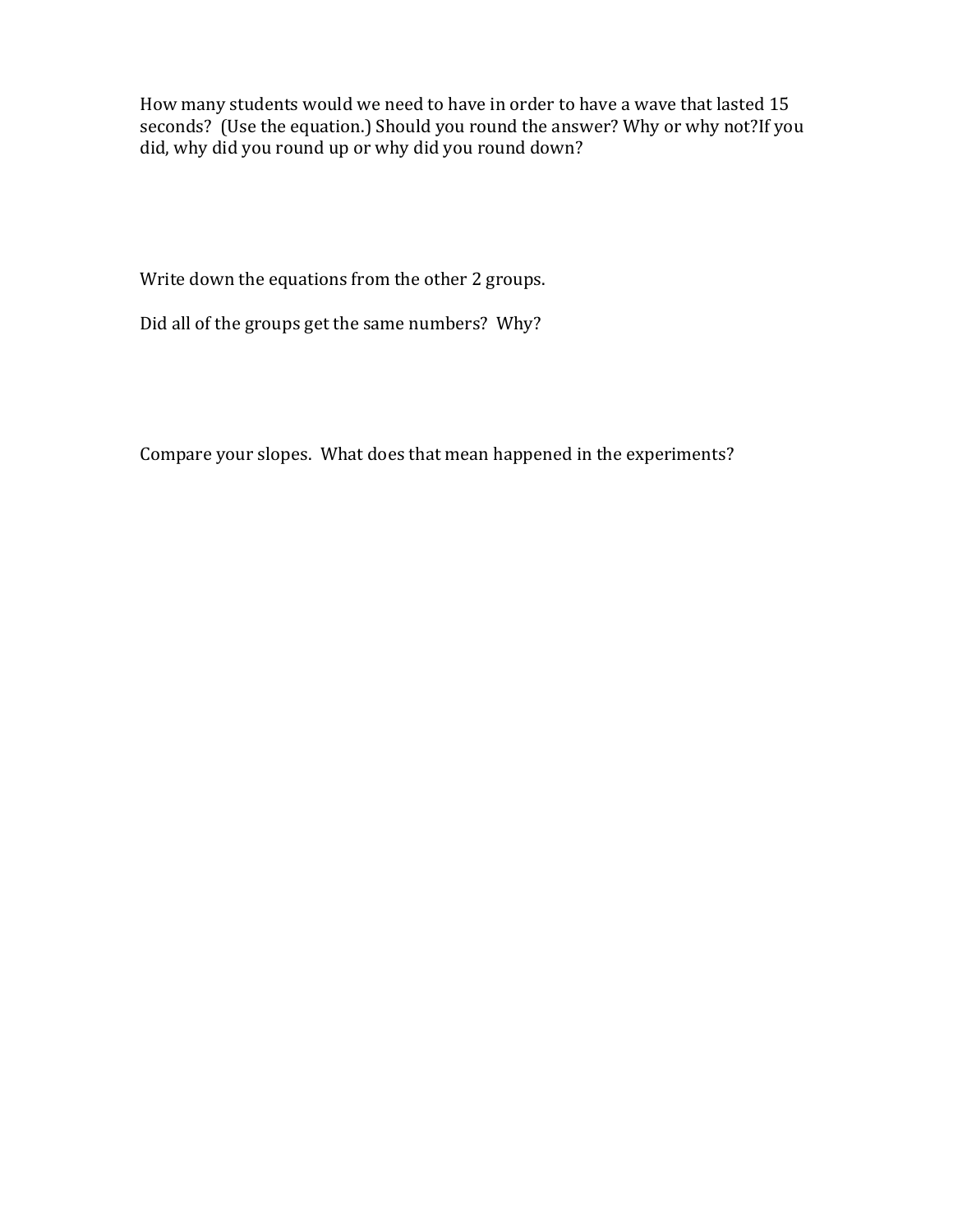### **Bouncing Around**

Pair up (if in an odd number then do a group of 3)

One person will be the timer so they should hold the stopwatch

The second person will bounce the tennis ball.

The bouncer should count how many times they bounced the ball (how many times it hit the floor) given a certain amount of time

The timer will tell the bouncer when to start and when to stop.

Create a table like the following in your notebook and fill it in as you work through the experiment.

| Time (seconds) | # of bounces |
|----------------|--------------|
| 5              |              |
| $\Omega$       |              |
| 15             |              |
|                |              |
| 25             |              |
|                |              |

### **Need for Speed**

The cardboard will be used as a ramp for the trains.

Use the ruler to measure how high one side of the cardboard will be.

One person will hold the cardboard and release the train.

The second person will tell the "release" person to start and stop and will time how long it takes the train to hit the floor.

Create a table like the following in your notebook and fill it in as you work through the experiment.

| Height of ramp $(in)$ Time $(s)$ |  |
|----------------------------------|--|
|                                  |  |
| 1.5                              |  |
|                                  |  |
| 2.5                              |  |
|                                  |  |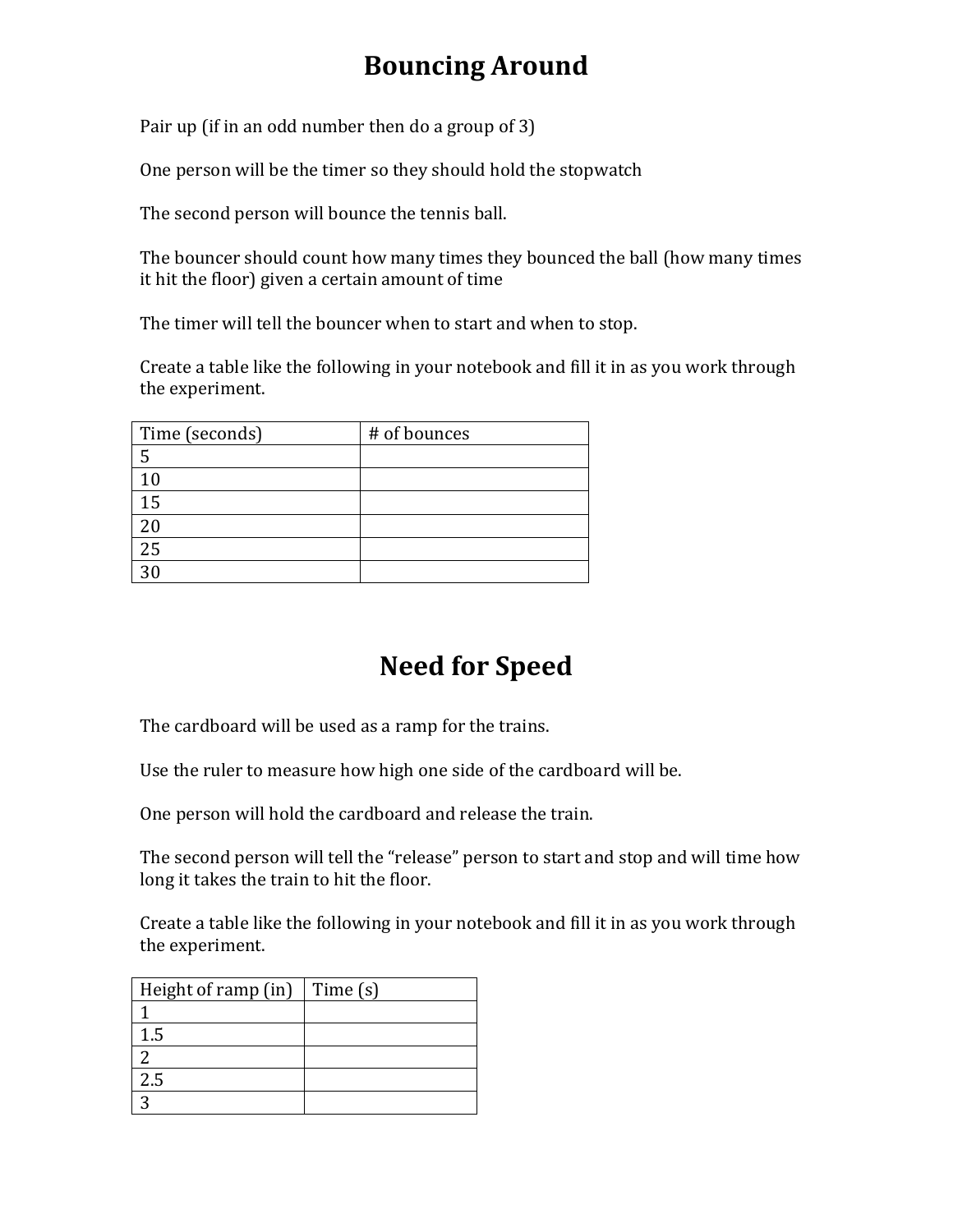### **Leaky Faucet**

Each person will do this individually.

Lay out a paper towel.

Start in one area of the towel and make one drop. Measure the diameter of the circle created. 

Repeat using the number of drops indicated.

Create a table like the following in your notebook and fill it in as you work through the experiment.

| # of drops | Diameter (cm) |
|------------|---------------|
|            |               |
|            |               |
|            |               |
|            |               |
|            |               |

### **I Once Caught a Fish This Big...**

As a group, measure each person's height in inches.

Next measure each person's wing span. This means measure the distance from middle finger tip to middle finger tip when he/she holds her arms out as wide as possible. Make this measurement by going across the back.

Create a table like the following in your notebook and fill it in as you work through the experiment.

| Height (in) | Wing span (in) |
|-------------|----------------|
|             |                |
|             |                |
|             |                |
|             |                |
|             |                |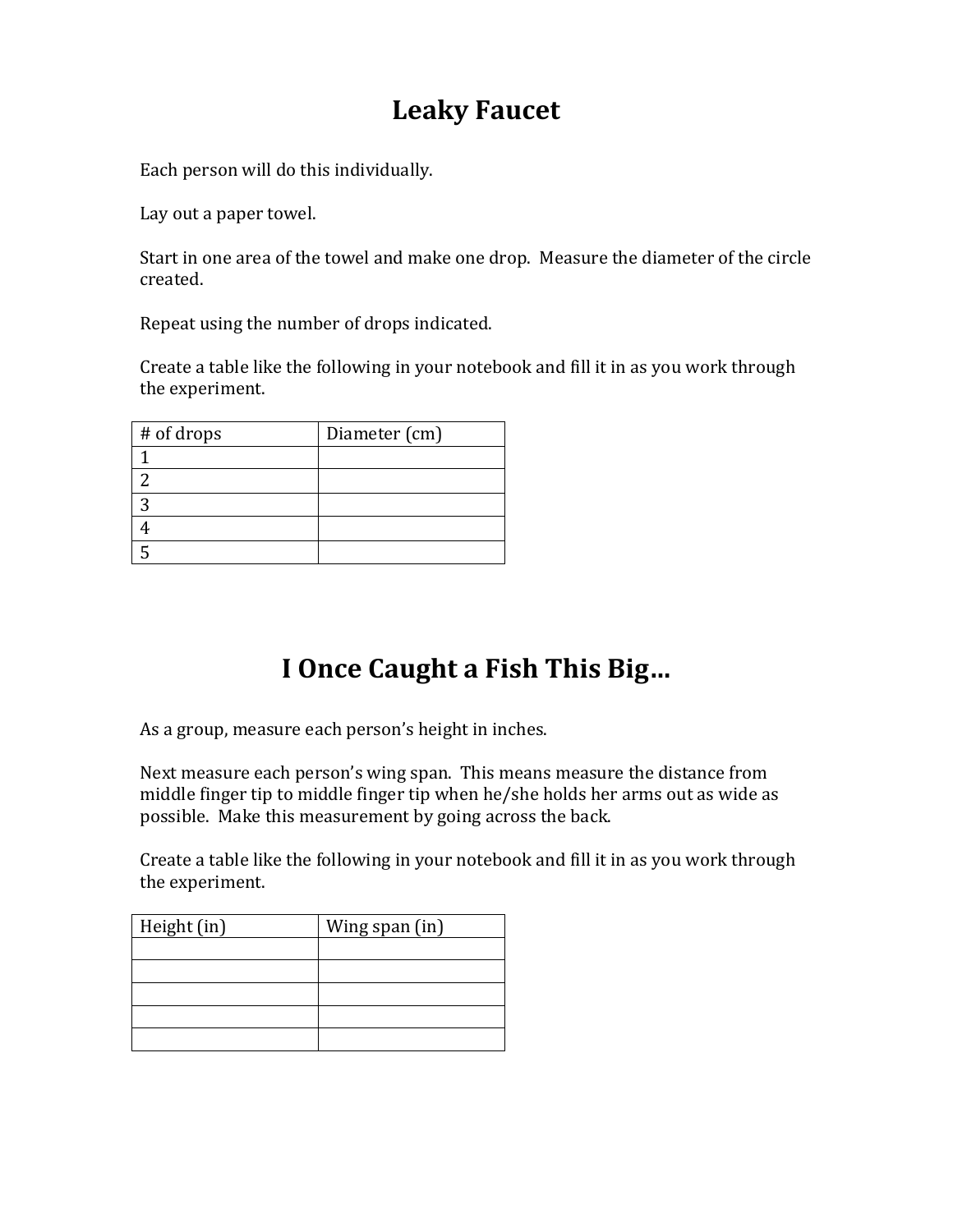## **Drop** it like it's hot

One person will stand holding the tennis ball at the top of the meter stick.

The second person will kneel down to be eye level with the middle of the meter stick.

The first person will drop the ball (do not throw, just release it) from a certain height and the second person will attempt to determine how high the ball bounced on its first bounce.

Create a table like the following in your notebook and fill it in as you work through the experiment.

| Release height (cm) | Bounce height (cm) |
|---------------------|--------------------|
| 100                 |                    |
|                     |                    |
|                     |                    |
| 70                  |                    |
|                     |                    |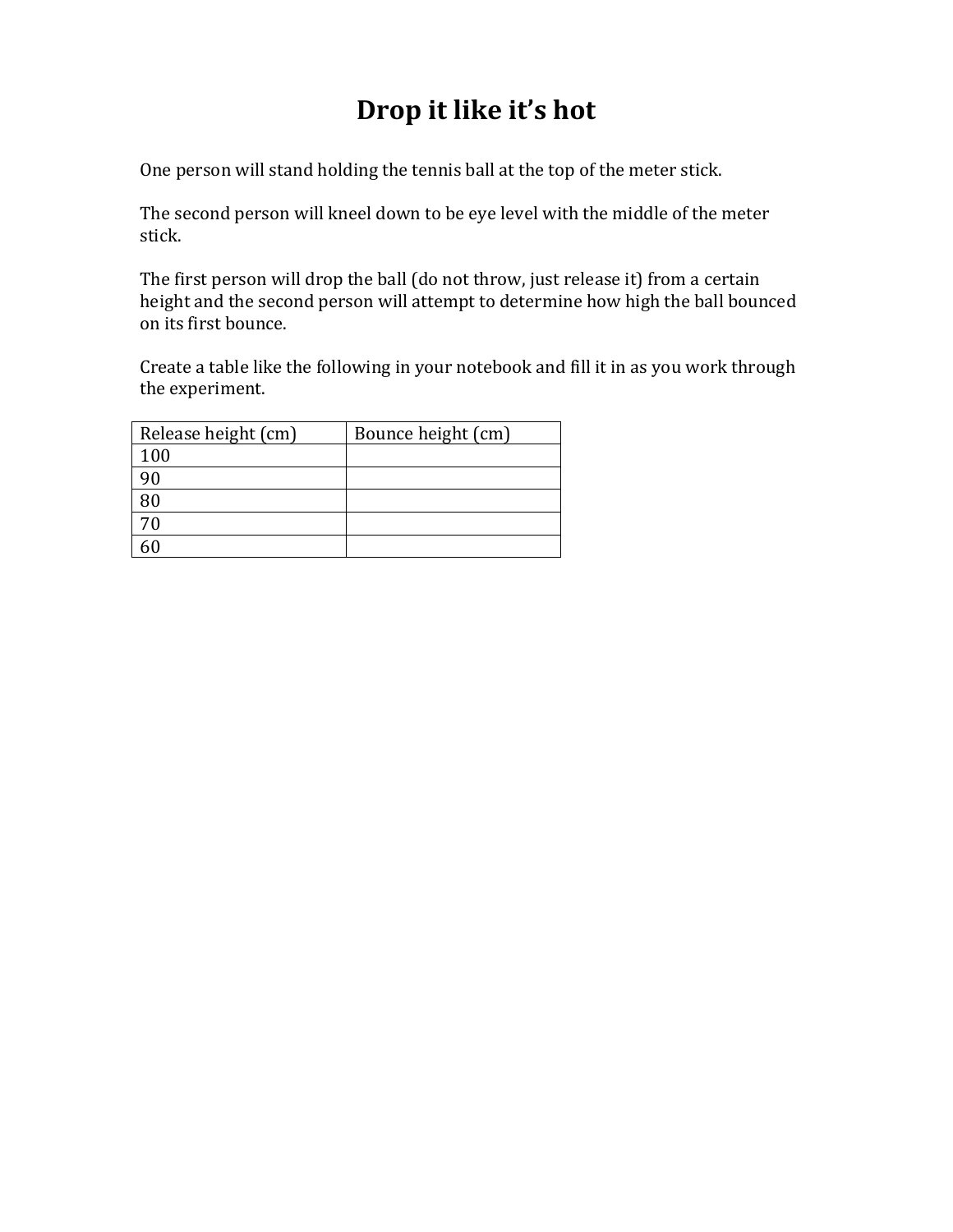For this project, you will use data collected in one of the experiments we did in class.

Requirements:

- This project must be TYPED.

- You must have your name on the project.

For the experiment you choose, you will:

- Write a brief description of the experiment
	- $\circ$  Within your description, describe any factors that may have effected the data.
- Include a typed version of the data table (label each column)
- Create a graph of the data using technology (I suggest Excel)
	- $\circ$  On the graph, you will have the data points, label the axes, and have the line of best fit with the equation of that line on the graph
- Discuss why all the points did not fall exactly on the line.
- Identify the independent and dependent variables. How did you determine which was which?
- Identify the type of correlation (positive/negative and weak/strong/perfect) and describe how this was determined
- Interpret the y-intercept (and determine if it makes sense in this problem) and slope based on the equation of the line of best fit
- Answer: Does every point on the line of best fit make sense? Why or why not?
- Write 2 future prediction questions.
	- One question should provide the independent variable and ask for the dependent and the second should provide the dependent variable and ask for the independent.

Find the answers to your equations by using the given regression (line of best fit) equation. SHOW WORK!!!!!

Rubric: 

Description of experiment: 5 Data table: 2 Graph: 7 Correct use of unit vocabulary: 2

Proper use of periods and capitals: 2

Identification of independent and dependent variables: 4

Identification of correlation: 5

Interpretation of slope and y-intercept: 10

Answering the question of each line making sense: 3

Future prediction questions  $(5$  points each):  $10$ 

Total: 50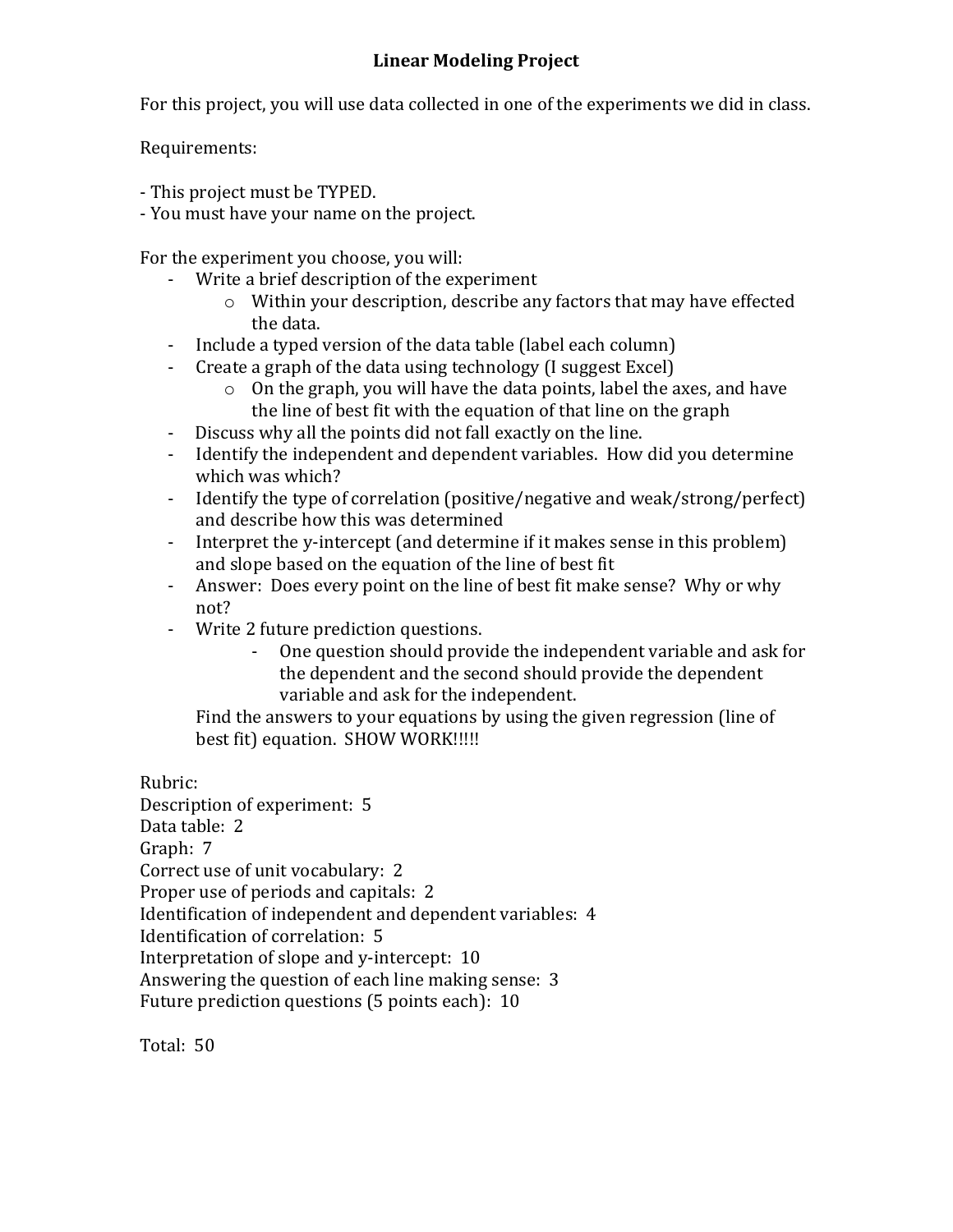| Name:                                                     |     |
|-----------------------------------------------------------|-----|
| Description of experiment:                                | /2  |
| Data table:                                               | /2  |
| Graph:                                                    | /10 |
| Identification of independent and<br>dependent variables: | /4  |
| Identification of correlation:                            | /5  |
| Interpretation of slope and y-intercept:                  | /10 |
| Does every point on the line make sense?                  | /3  |
| Future prediction question 1:                             | /7  |
| Future prediction question 2:                             | /7  |
| Total:                                                    | /50 |

| Name:                                                     |     |
|-----------------------------------------------------------|-----|
| Description of experiment:                                | /2  |
| Data table:                                               | /2  |
| Graph:                                                    | /10 |
| Identification of independent and<br>dependent variables: | /4  |
| Identification of correlation:                            | /5  |
| Interpretation of slope and y-intercept:                  | /10 |
| Does every point on the line make sense?                  | /3  |
| Future prediction question 1:                             | /7  |
| Future prediction question 2:                             | /7  |
| Total:                                                    | /50 |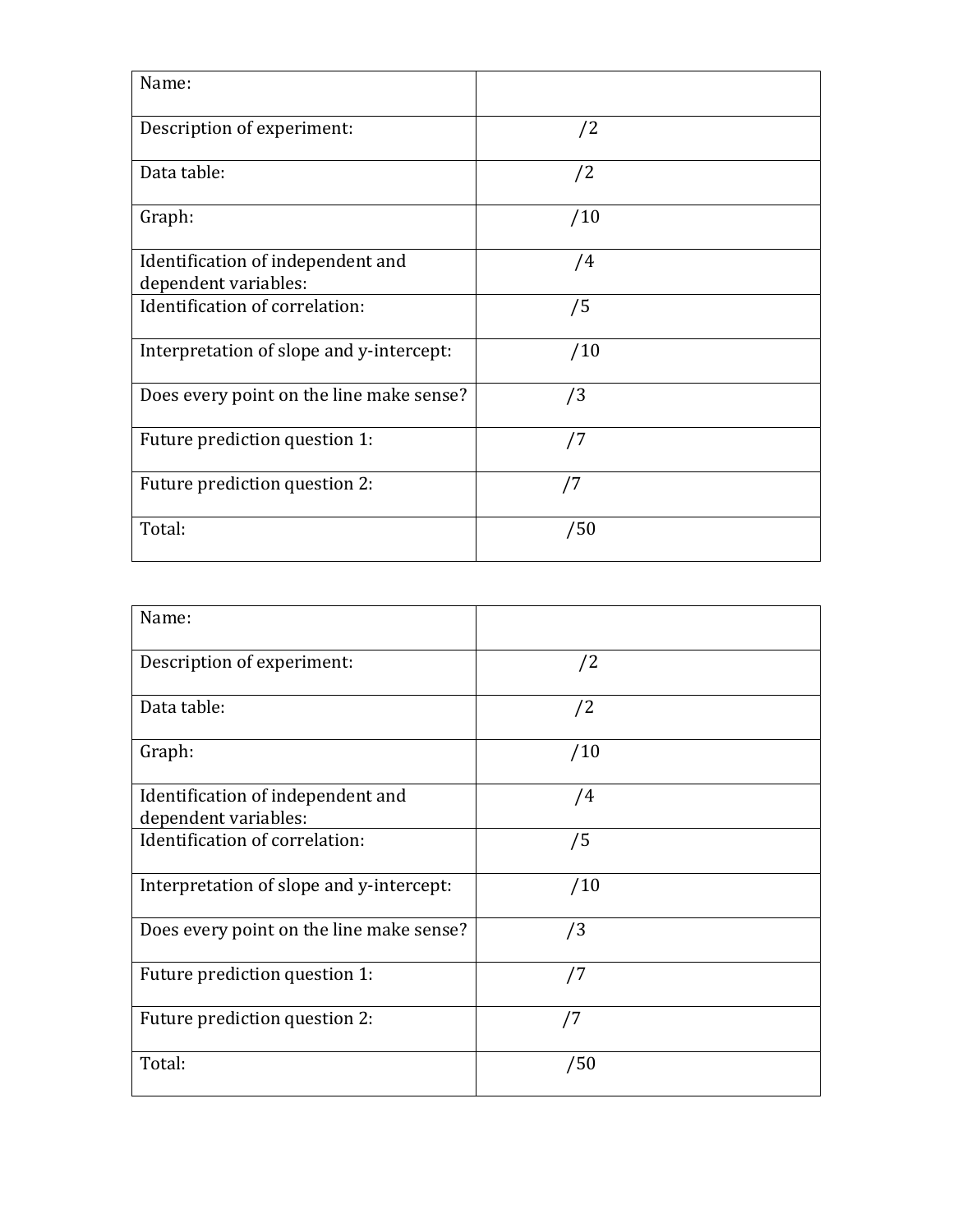#### Bouncing Around (Linear Modeling Project) By Ryan Period 3

In this experiment, you bounce a ball for a certain time and record how many bounces you got in that time. Some things that could affect the experiment is if the person doesn't count right, the timer doesn't tell the person bouncing when to stop at the right time, and if the ball rolls around and you have to get it. This last one happened to me and Kyle a lot.

| Time in | Number         | All the points didn't fall on the line for a couple of reasons. One                                                                                               |                  |  |   |    |           |    |                        |                        |    |
|---------|----------------|-------------------------------------------------------------------------------------------------------------------------------------------------------------------|------------------|--|---|----|-----------|----|------------------------|------------------------|----|
| seconds | of             | reason not all points are on the line is that I used three different sets of data<br>that were all different. Another reason is that humans are not a machine, so |                  |  |   |    |           |    |                        |                        |    |
|         | <b>Bounces</b> | the ball does not bounce 1.7886 times per second. That would be                                                                                                   |                  |  |   |    |           |    |                        |                        |    |
| 5       | 9              | impossible.                                                                                                                                                       |                  |  |   |    |           |    |                        |                        |    |
| 5       | 7              |                                                                                                                                                                   |                  |  |   |    |           |    |                        |                        |    |
| 5       | 9              |                                                                                                                                                                   |                  |  |   |    |           |    |                        | <b>Bouncing Around</b> |    |
| 10      | 21             |                                                                                                                                                                   |                  |  |   |    |           |    |                        |                        |    |
| 10      | 19             |                                                                                                                                                                   |                  |  |   |    |           |    |                        |                        |    |
| 10      | 18             |                                                                                                                                                                   |                  |  |   |    |           |    |                        |                        |    |
| 15      | 32             |                                                                                                                                                                   |                  |  |   |    |           |    |                        |                        |    |
| 15      | 30             |                                                                                                                                                                   | 70               |  |   |    |           |    |                        |                        |    |
| 15      | 27             |                                                                                                                                                                   | 60               |  |   |    |           |    |                        |                        |    |
| 20      | 40             |                                                                                                                                                                   |                  |  |   |    |           |    | $y = 1.7886x + 0.8667$ |                        |    |
| 20      | 36             |                                                                                                                                                                   | 50               |  |   |    |           |    |                        |                        |    |
| 20      | 34             |                                                                                                                                                                   | 40               |  |   |    |           |    |                        |                        |    |
| 25      | 44             | Number of Bounces                                                                                                                                                 | 30               |  |   |    |           |    |                        |                        |    |
| 25      | 48             |                                                                                                                                                                   | 20               |  |   |    |           |    |                        |                        |    |
| 25      | 42             |                                                                                                                                                                   | 10               |  |   |    |           |    |                        |                        |    |
| 30      | 59             |                                                                                                                                                                   | $\boldsymbol{0}$ |  |   |    |           |    |                        |                        |    |
| 30      | 51             |                                                                                                                                                                   | $\theta$         |  | 5 | 10 | 15        | 20 | 25                     | 30                     | 35 |
| 30      | 53             |                                                                                                                                                                   |                  |  |   |    | Time(sec) |    |                        |                        |    |
|         |                |                                                                                                                                                                   |                  |  |   |    |           |    |                        |                        |    |

The independent variable in this experiment is the time you had to bounce the ball, and the dependent variable was the number of times you bounced the ball in that period of time. I knew this because the independent variable is the variable that affects the dependent variable. The time you had to bounce the ball affected how many bounces you can do in a certain period of time.

The correlation I saw in this problem was a medium strong, positive correlation. I figure this out with two things. The table showed that it is a positive correlation because as the *xs* go up, the *ys* also go up. The graph showed me again that it was a positive correlation because it has a positive slope. It also showed me that most of the points are on or near the line, but some are about 5 bounces away. That would make it not strong, but also not weak. I would describe it as a medium strong, positive correlation.

The equation for this experiment is  $y=1.79x+0.87$ . The y-intercept is 0.87. This means that after 0 seconds, you should have bounced the ball 0.87 times. This doesn't make sense because after 0 seconds, you should have been not able to bounce the ball at all. The slope of this equation is 1.79. This means that every second you bounce the ball you should get 1.79 more bounces than one second less.

Not every point on the line makes sense. There are a couple of examples.

1. The y-intercept (as described above)

2. There can't be any points in quadrants 2-4 because you can't have negative time

or a negative amount of bounces

3. You can't have a fraction of a bounce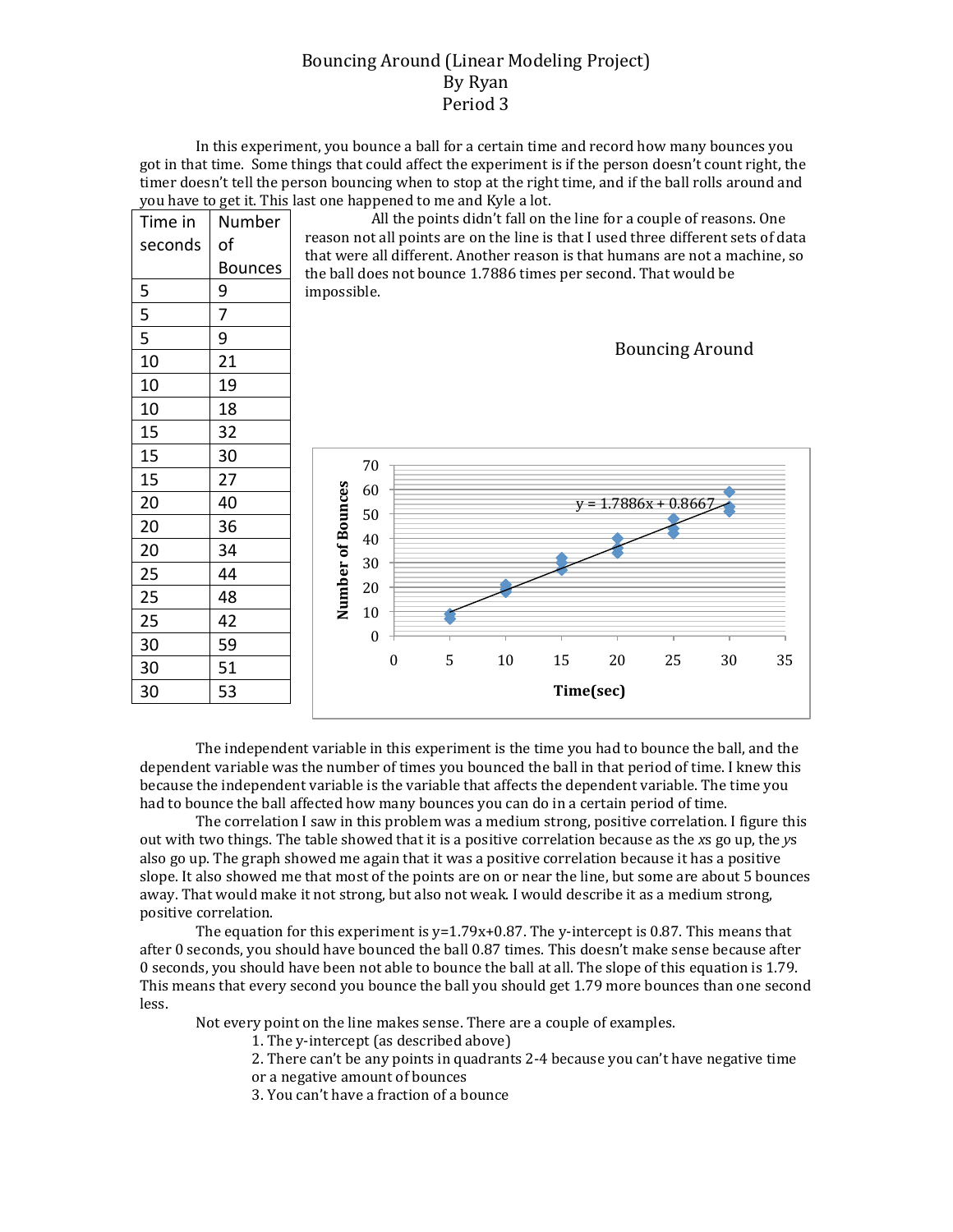For an example of how I used the equations, I tried to figure out how many bounces you can do in a minute. I plugged in 60(sec) for x so my equation was  $y=1.79(60) + 0.87$ . I solved the equation and got y=108.27. This means that you will probably bounce the ball 108 times in a minute. I rounded because there can't be a fraction of a bounce. I rounded down because the ball didn't bounce a complete 109 times.

For another example I decided to find out how long it would take to bounce the ball 100 times. I plugged in 100 for y and solved for x. My equation, with y plugged in, was  $100=1.79x+0.87$ . I subtracted 0.87 from each side so my equation was now 99.13=1.79x. I divided each side by 1.79, and got my final answer that x (how long it would take for someone to bounce a ball  $100 \text{ times}$  = 55.38 sec.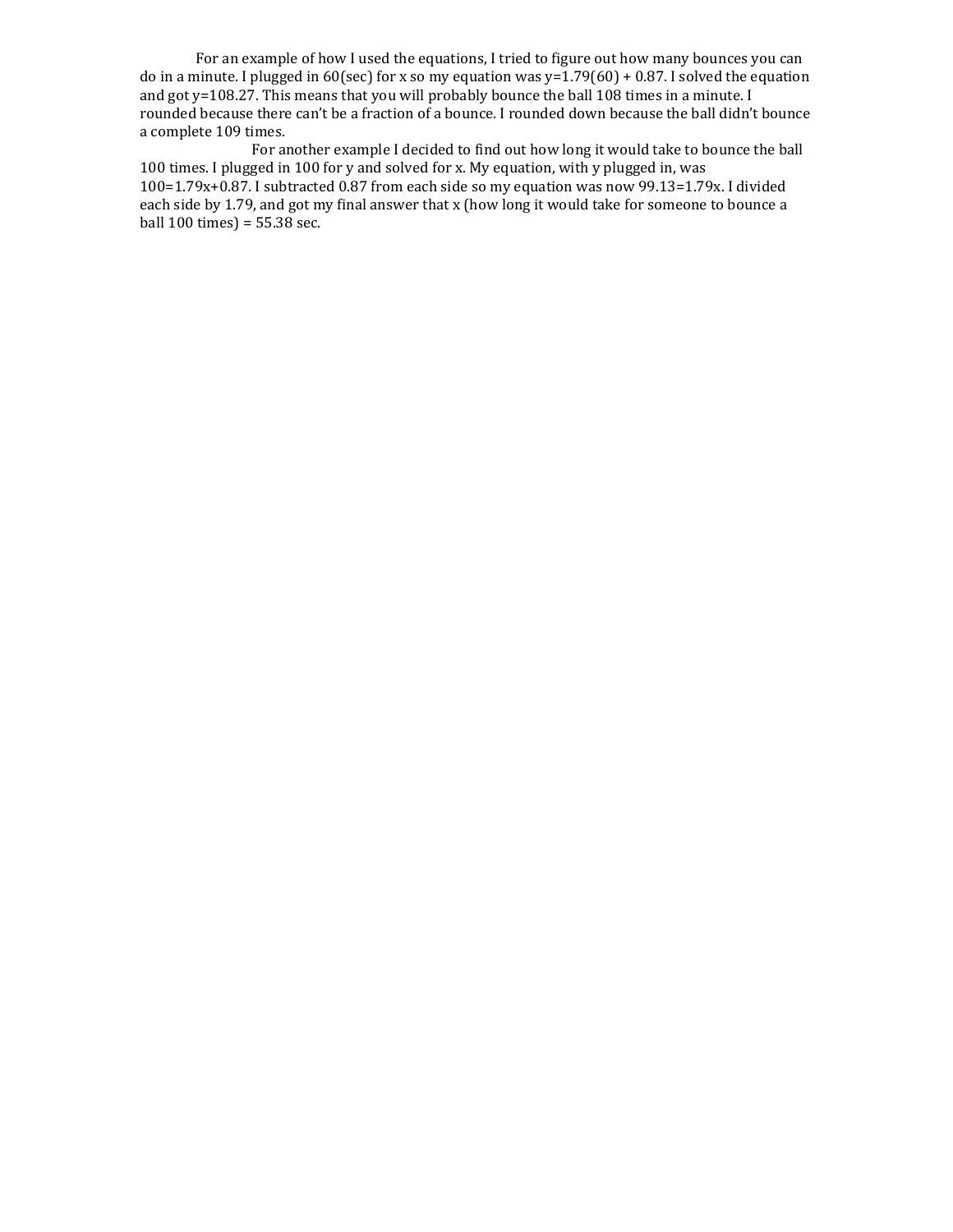Katelyn 11-3-2011 Period 3

### **Linear Modeling Project Type 3 Writing Prompt**

To do the "Leaky Faucet" experiment, one had to drop one drop of water first on a piece of paper, then record the diameter of that spread, in centimeters. After that, one would put two repeated drops on the paper, record the diameter, and so on until one reaches 5 repeated drops. A factor that could affect the data is the fact that some spreads may interfere with other spreads, and one cannot keep track of which one is which. Also, one could have put a larger drop for one drop and a smaller one for another.

This is a typed version of the data table.

| # of<br>drops  | <b>Diameter</b><br>(cm) |
|----------------|-------------------------|
| $\mathbf{1}$   | 3                       |
| $\overline{2}$ | 5.1                     |
| 3              | 6.3                     |
| 4              | 7                       |
| 5              | 7.2                     |

This is a graph of the data. (The line of best fit is in the red.)